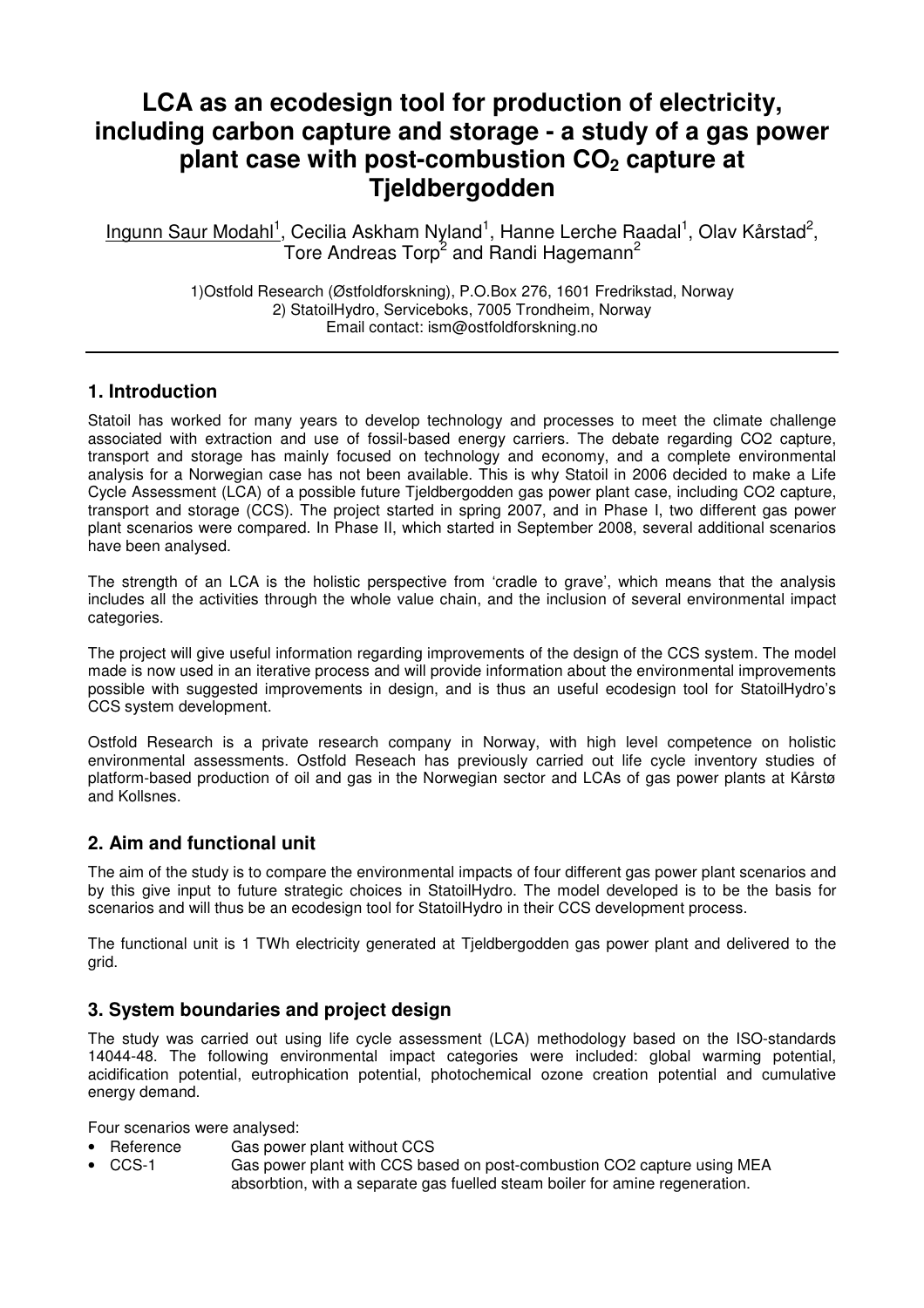- CCS-2 Gas power plant with CCS based on post-combustion CO2 capture using MEA absorbtion, with a separate biofuelled steam boiler for amine regeneration (four subscenarios with different transport modes and distances).
- CCS-3 Gas power plant with CCS based on post-combustion CO2 capture using MEA absorbtion. Steam for amine regeneration is delivered from the low-pressure steam turbine in the power plant (process integration).

No integration between the CO2 capture process and the power plant was included in the scenarios CCS-1 and CCS-2, except for the electricity consumption in the capture process, which was assumed to be delivered by the gas power plant. Due to the low integration between the power plant and the capture process, these scenarios were supposed to be 'worst case scenarios' for electricity production with CCS at Tjeldbergodden. In scenario CCS-3 the power plant and the CO2 capture process were closely integrated by steam delivery from the power plant to the CO2 capture plant.

In all four scenarios, natural gas from the Heidrun field is used in a combined cycle process. The  $CO<sub>2</sub>$ capture process is based on post-combustion decarbonisation using MEA (monoethanolamine) absorbtion. After the capture process, the  $CO<sub>2</sub>$  is transported in a 150 km pipeline to storage at the Heidrun licence area. A simplified flowsheet of the gas power plant scenarios is shown in Figure 1.



Figure 1 Simplified flow sheet of the Tjeldbergodden gas power plant case with  $CO<sub>2</sub>$  capture, transport and storage (four scenarios)

The power plant is designed with two gas turbines of 262 MW<sub>nominal</sub> each in addition to one steam turbine of 328 MW<sub>nominal</sub>. The nett power production will be 832 MW for the reference scenario and 789 MW for the scenarios CCS-1 and CCS-2. For scenario CCS-3 the net power will be 702 MW. The nett efficiency of the power plant is assumed to be 59.1% in the reference scenario and 44.8% in the CCS-1 scenario. It is assumed that the  $CO<sub>2</sub>$  capture fraction will be 90%, or 2.1 million tonnes per year. The capture facility will have emissions of  $CO_2$ ,  $NO_2$ , MEA and  $NH_3$  in addition to waste containing MEA, which is treated as hazardous waste. Construction and demolition of infrastructure such as pipelines, platform, terminal, buildings, turbines and process equipment are included in the analysis. The following environmental impact categories are included: global warming, acidification, eutrophication, photochemical ozone creation potential and cumulative potential energy demand.

### **4. Data sources**

Design information and technical specifications for a suggested StatoilHydro power plant, capture facilities and CO<sub>2</sub> transport system at Tjeldbergodden have been available for this study [1, 2]. In addition, data for a future capture facility at Naturkraft's power plant at Kårstø have been used [3]. Literature data from the IEA Greenhouse Gas R&D programme and Statistics Norway have also been useful [4, 5]. Details about the data used and the system boundaries are given in Modahl et al. 2009 [13].

### **5. Impact assessment results**

The following environmental impact categories were assessed: global warming potential (GWP), acidification potential, eutrophication potential, photochemical ozone creation potential and cumulative energy demand. In order to show the different types of trends in results, the author's have chosen to show detailed results for GWP and eutrophication potential Modahl et al. [13] gives details of all of the results and figures illustrating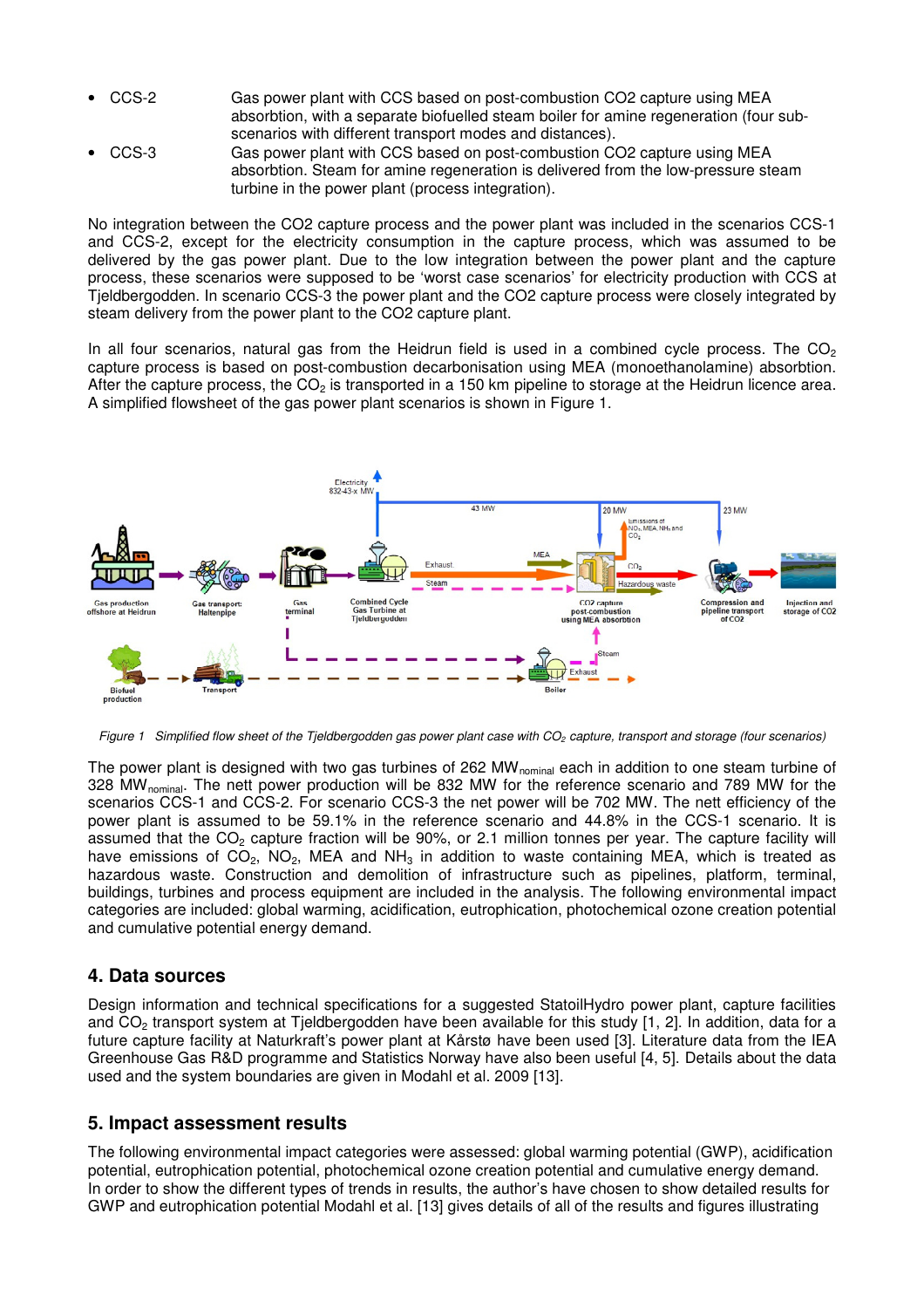which parts of the life cycle contribute most to the different impacts. For the purposes of this paper the results of this analysis of which life cycle elements are important are included in text form only. A summary of the relative results (compared to the reference scenario) is included in the form of a radar chart. A note of caution about interpretation of this radar chart is also included at the end of the summary.

#### **Global Warming Potential**

Figure A shows the contribution to the global warming potential (GWP) in tonnes  $CO<sub>2</sub>$ -equivalents per TWh (tCO2-eqv./TWh) electricity delivered to the grid by the different power plant scenarios at Tjeldbergodden.



#### Global warming potential

**Figure A** Global warming potential for electricity from different power plant scenarios (tCO<sub>2</sub>-eqv./TWh delivered to the grid).

Figure A shows that in the reference scenario, the global warming potential is 395.000 tonne  $CO<sub>2</sub>$ -egv./TWh electricity delivered to the grid. In the CCS-1 scenario (gas boiler), the global warming potential is 208.000 tCO2-eqv./TWh. The global warming potential for the CCS-2 scenarios (biofuel boiler), varies between 95.000 – 115.000 tCO<sub>2</sub>-eqv./TWh and in the CCS-3 scenario (process integration) the result is 91.000 tCO<sub>2</sub>eqv./TWh. This means that the best result is achieved by the CCS-3 scenario where the global warming potential has decreased by 77% compared to the reference scenario. The next best result is achieved by use of biofuel for amine regeneration (scenarios CCS-2a/b/c/d) where the global warming potentials have decreased by 76% - 71%, while use of gas for amine regeneration (scenario CCS-1) only reduces the global warming potential by 47%.

In the reference scenario, the dominant phase is the electricity production at CCGT Tjeldbergodden, which contributes with approximately 91% of the global warming potential. This burden is caused by  $CO<sub>2</sub>$  emissions from the combustion of gas. Gas production offshore at Heidrun contributes with 5% and gas transport through the Haltenpipe and gas treatment at the terminal contribute with 2% each.

In the CCS-1 scenario, the most important phase is the external steam production for amine regeneration, which contributes with 56% of the global warming potential. The flue gas from combustion of gas in the steam production phase is not captured, hence the high  $CO<sub>2</sub>$  emissions. The  $CO<sub>2</sub>$  capture phase contributes with 19% and the gas production offshore at Heidrun 14%. In the  $CO<sub>2</sub>$  capture phase, the global warming potential is due to the fact that only 90% of the  $CO<sub>2</sub>$  emissions from the power plant are captured (100%) capture is not practicable). Production and transport of chemicals used (for example MEA) does not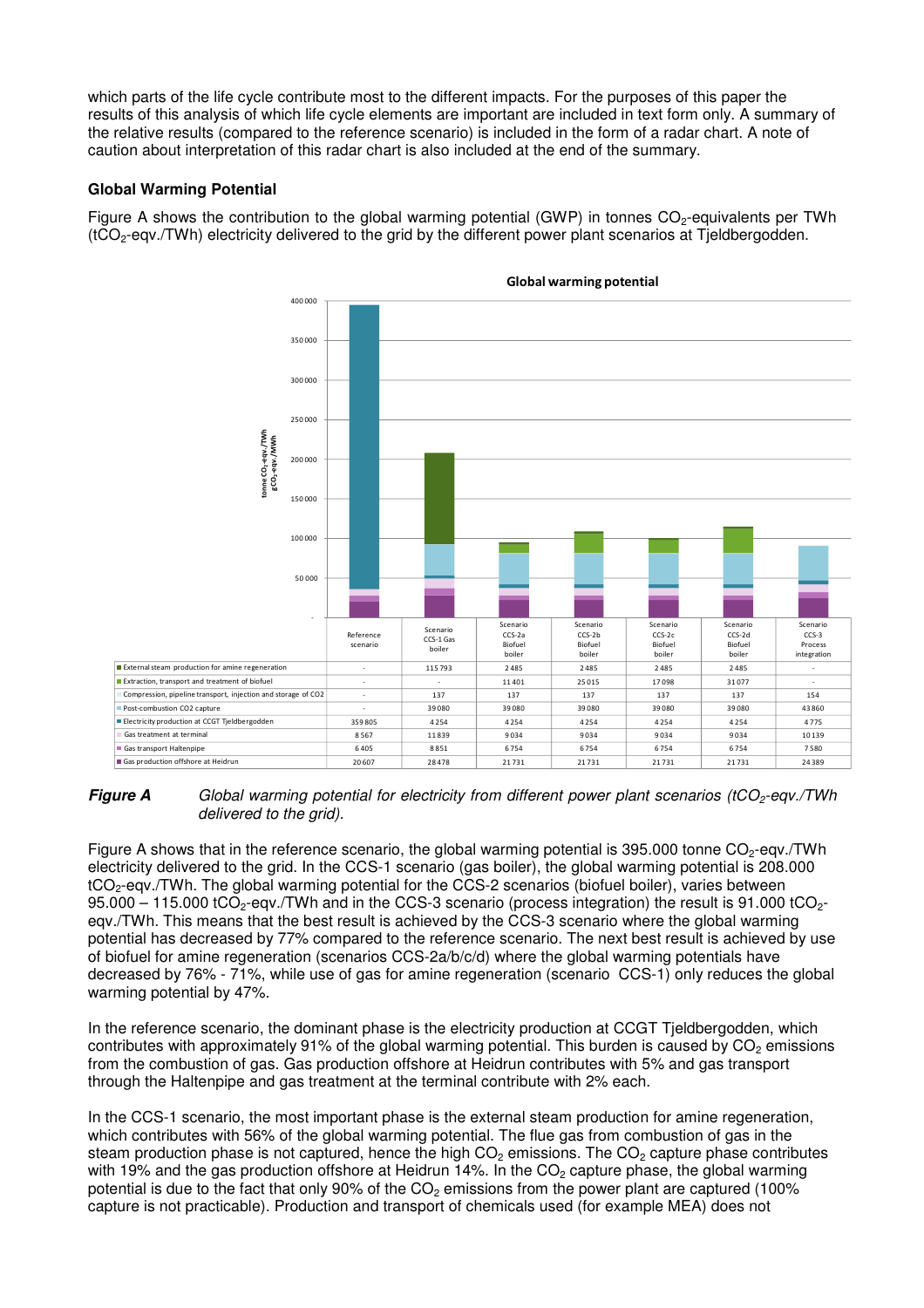contribute much to the total. The small amount of greenhouse gasses from the electricity production phase is caused mostly by emissions of CH4 (and CO) from the combustion process. Gas treatment at the terminal and gas transport in the Haltenpipe contribute 6% and 4% respectively. The compression, pipeline transport, injection and storage phase is almost negligible.

In the CCS-2 scenarios, the most important phase is  $CO<sub>2</sub>$  capture (34% - 41%), followed by gas production offshore (19% - 23%), but also extraction, transport and treatment of biofuel plays an important role (12% - 27%). It is the transportation part which dominates this phase. The burden is less in the scenario with Norwegian biofuel transported a short distance (Scenario 2a), then comes the scenario with biofuel from the Baltic states (Scenario 2c) and Norway/long distance (scenario 2b), while the scenario which uses biofuel from Canada (Scenario 2d) has the highest burdens when it comes to global warming potential.

In the CCS-3 scenario, the most important phase is also  $CO<sub>2</sub>$  capture (48%), followed by gas production offshore (27%). Gas transport, gas treatment and electricity production contribute with 8%, 11% and 5% respectively.

The global warming potential from gas production offshore at Heidrun, gas transport in the Haltenpipe and gas treatment at the terminal have all increased by 38% in the CCS-1 scenario when compared to the reference scenario. There are two reasons for this:

- $\bullet$  the efficiency penalty in the electricity production phase due to consumption of electricity for the CO<sub>2</sub> capture process and for compression/pipeline transport of  $CO<sub>2</sub>$ , which means that more gas is needed to produce the same amount of electricity to the grid (5.5% points), and
- extra gas has to be produced, transported and treated for steam production for amine regeneration (32.5% points).

In the CCS-2 scenarios, the global warming potential for the same three phases (gas production, gas transport and gas treatment) have increased by 5% compared to the reference scenario. This is because of the efficiency penalty in the electricity production phase due to the electricity consumption for the  $CO<sub>2</sub>$ capture and compression/pipeline transport of CO<sub>2</sub>.

In the CCS-3 scenario, the global warming potential for these three phases (gas production, gas transport and gas treatment) have increased by 18% compared to the reference scenario due to the efficiency penalty in the electricity production phase, which is caused by:

- The electricity consumption for the  $CO<sub>2</sub>$  capture process and compression/pipeline transport of  $CO<sub>2</sub>$ (5.5% points)
- The loss of thermal work due to withdrawal of low pressure steam for regeneration of solvent (12% points)

The loss of thermal work due to withdrawal of low pressure steam is also the reason why the CCS-3 scenario has higher global warming potential than the scenarios CCS-1 and CCS-2 in the electricity production phase, the  $CO<sub>2</sub>$  capture phase and the compression/pipeline transport of  $CO<sub>2</sub>$  phase.

The results from the LCA analysis also show that the global warming potential is completely dominated by emissions from operation, and that production, transport and waste treatment of infrastructure is almost negligible.

The authors have also used the results to calculate the In Table 14 the 'CO<sub>2</sub> avoidance efficiency' for for the different scenarios are calculated. The  $CO<sub>2</sub>$  avoidance efficiency is defined as the amount of  $CO<sub>2</sub>$ –eqv. avoided compared to the amount of  $CO<sub>2</sub>$  stored [20]. The calculations for this are presented in Modahl et al. [13]. The average CO2 avoidance efficiency in the analysed scenarios is 80%, which means that storing one tonne of  $CO<sub>2</sub>$  does not equal one tonne of  $CO<sub>2</sub>$  avoided.

#### **Eutrophication potential**

Figure B shows the contribution to the eutrophication potential in tonnes  $PO_4^{3}$  equivalents per TWh (tPO<sub>4</sub><sup>3</sup>eqv./TWh) electricity delivered to the grid by the different power plant scenarios at Tieldbergodden.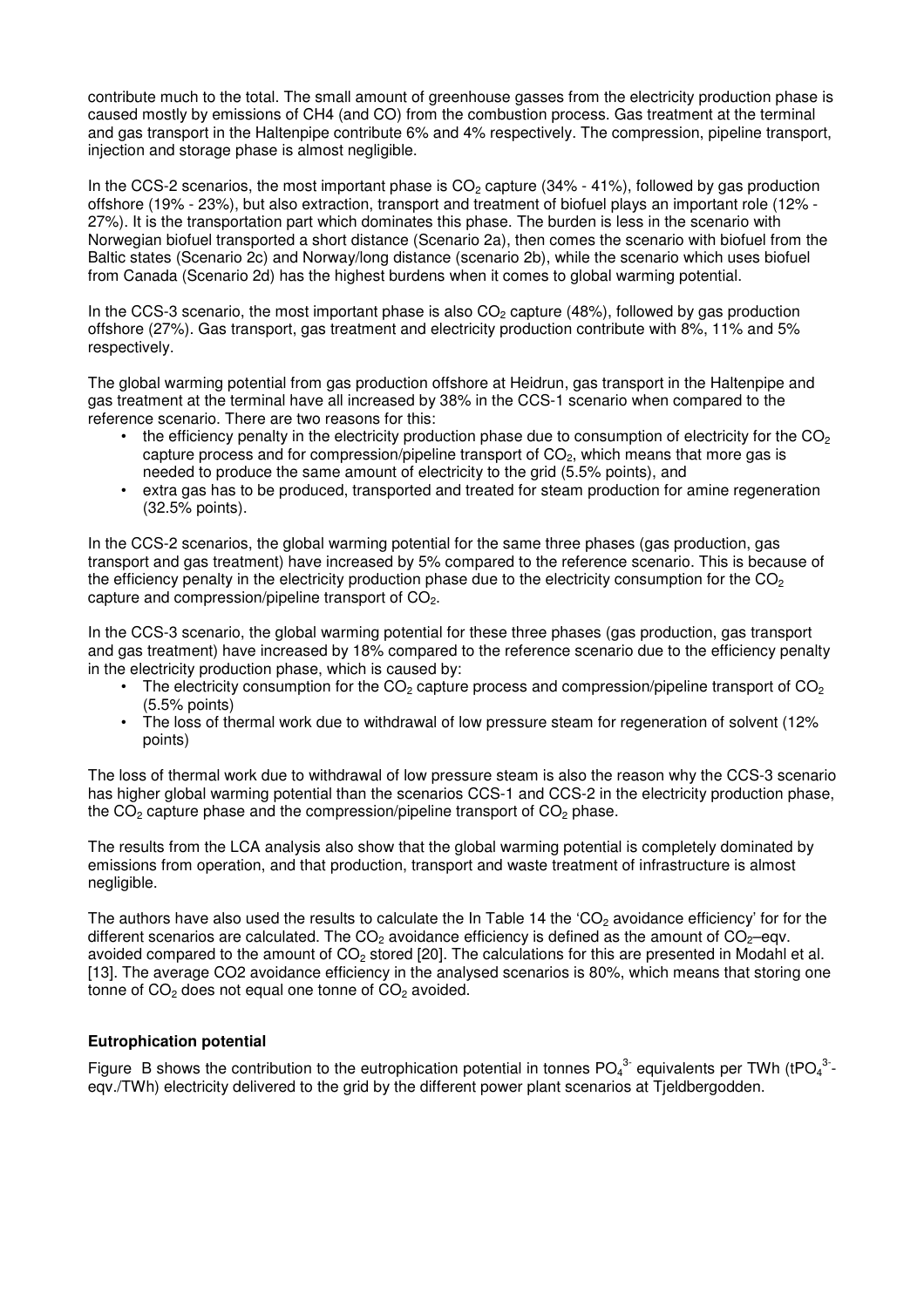

#### Eutrophication potential

**Figure B** Eutrophication potential for electricity from different power plant scenarios (tPO $_4^{3}$ -eqv./TWh delivered to the grid).

The figure shows that in the reference scenario, the eutrophication potential is 26,6 tPO<sub>4</sub><sup>3</sup>-eqv./TWh electricity delivered to the grid. In the CCS-1 scenario (gas boiler), the eutrophication potential is 63,1 tPO<sub>4</sub><sup>3</sup>eqv./TWh. The eutrophication potential for the CCS-2 scenarios (biofuel boiler), varies between 97,4 – 133,9 tPO<sub>4</sub><sup>3</sup>-eqv./TWh and in the CCS-3 scenario (process integration) the result is 57,8 tPO<sub>4</sub><sup>3</sup>-eqv./TWh. This means that the best result is achieved by the reference scenario, and that the 'least bad' CCS scenario is scenario CCS-3 where the eutrophication potential has increased by 117% compared to the reference scenario. In scenario CCS-1 the eutrophication potential has increased by 137% and in the scenarios CCS-2a/b/c/d the eutrophication potentials have increased by 266% - 403%.

In the reference scenario, the dominating phase is gas production offshore at Heidrun, which contributes with 55% of the eutrophication potential. Gas transport in the Haltenpipe and the electricity production phase contributes with 17% and 24% respectively, while gas treatment at the terminal contributes with 5% only.

In the CCS-1 scenario, the two most important phases for eutrophication potential are the  $CO<sub>2</sub>$  capture phase and gas production offshore at Heidrun, which contributes with 47% and 32% respectively. In the CO<sub>2</sub> capture phase, the eutrophication potential is mostly caused by the emissions of  $NO<sub>x</sub>$  (10% of the total), ammonia/NH<sub>3</sub> (16 % of the total) and MEA (10% of the total). These NO<sub>x</sub> emissions come originally from the combustion process in the electricity production stage (assumed unchanged), and the ammonia and MEA emissions are due to the capture process itself. Gas transport in the Haltenpipe contributes with 10% of the eutrophication potential, external steam production for amine regeneration 8% and the gas treatment at terminal phase is responsible for 3%. The small eutrophication potential connected with the electricity production phase is caused by the  $NO<sub>x</sub>$  cleaning process (emission of ammonia) and production of power plant infrastructure. The contribution from compression, pipeline transport, injection and storage phase is almost negligible.

In the CCS-2 scenarios, the eutrophication potentials are dominated by the use of biofuel for amine regeneration (the extraction, transport and treatment of biofuel phase and the external steam production for amine regeneration phase). In the scenario with shortest transportation distance (CCS-2a), these two phases together contribute with 47% of the eutrophication potential, and it is the external steam production phase (combustion of wood) that is largest. The longer the distance for transporting biofuel, the larger the eutrophication potential, and in scenario CCS-2d these two phases together contribute with as much as 61%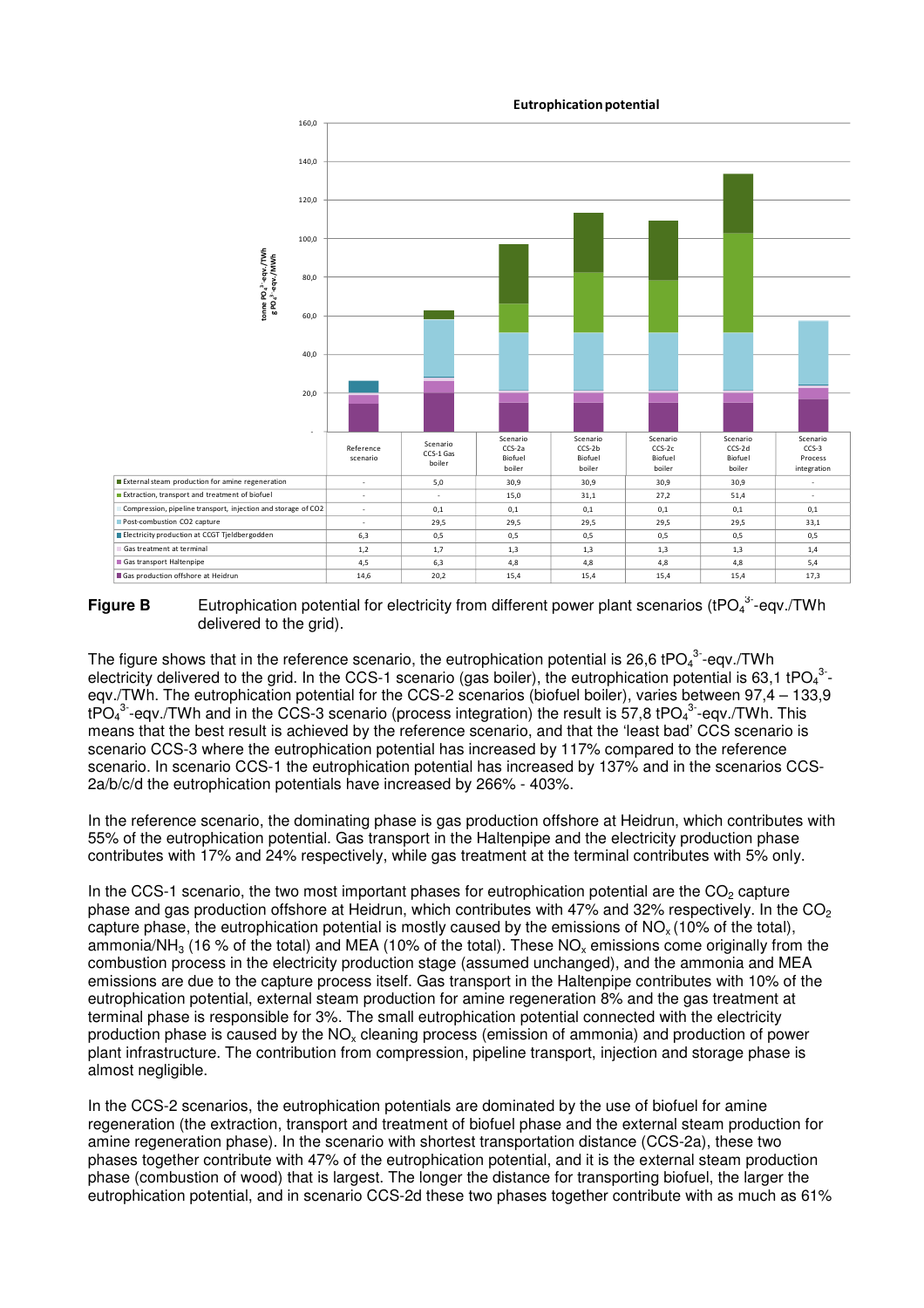of the total eutrophication potential. The total eutrophication potential of scenario CCS-2d is 37% higher than scenario CCS-2a.

In the CCS-3 scenario, the most important phase is  $CO<sub>2</sub>$  capture (57%), followed by gas production offshore (30%). Gas treatment at terminal, gas transport and electricity production contribute with 9%, 2% and 1% respectively.

As for the global warming and acidification potentials, the eutrophication potential from gas production offshore at Heidrun, gas transport in the Haltenpipe and gas treatment at the terminal have all increased by 38% in the CCS-1 scenario compared to the reference scenario. There are two reasons for this:

- the efficiency penalty in the electricity production phase due to consumption of electricity for the  $CO<sub>2</sub>$ capture process and for compression/pipeline transport of  $CO<sub>2</sub>$ , which means that more gas is needed to produce the same amount of electricity to the grid (5.5% points), and
- extra gas has to be produced, transported and treated for steam production for amine regeneration (32.5% points).

In the CCS-2 scenarios, the eutrophication potentials for the same three phases (gas production, gas transport and gas treatment) have also increased by 5% compared to the reference scenario. This is because of the efficiency penalty in the electricity production phase due to the electricity consumption for the CO2 capture process and for compression/pipeline transport of CO2.

In the CCS-3 scenario, the eutrophication potential for these three phases (gas production, gas transport and gas treatment) have increased by 18% compared to the reference scenario due to the efficiency penalty in the electricity production phase, which is caused by:

- The electricity consumption for the  $CO<sub>2</sub>$  capture process and compression/pipeline transport of  $CO<sub>2</sub>$ (5.5% points)
- The loss of thermal work due to withdrawal of low pressure steam for regeneration of solvent (12% points)

The loss of thermal work due to withdrawal of low pressure steam is also the reason why the CCS-3 scenario has a higher eutrophication potential than the scenarios CCS-1 and CCS-2 in the electricity production phase, the  $CO<sub>2</sub>$  capture phase and the compression/pipeline transport of  $CO<sub>2</sub>$  phase.

The total eutrophication potential is completely dominated by emissions from operation, but that in the electricity production phase of the CCS scenarios, infrastructure causes over 45% of the eutrophication emissions. The eutrophication potential of the infrastructure life cycle phase is, however, negligible compared to the other phases and the total eutrophication emissions.

#### **Summary of impacts analysed**

The main impact assessment results are shown in Table A and the relative impacts for the different power plant scenarios are shown in Figure C.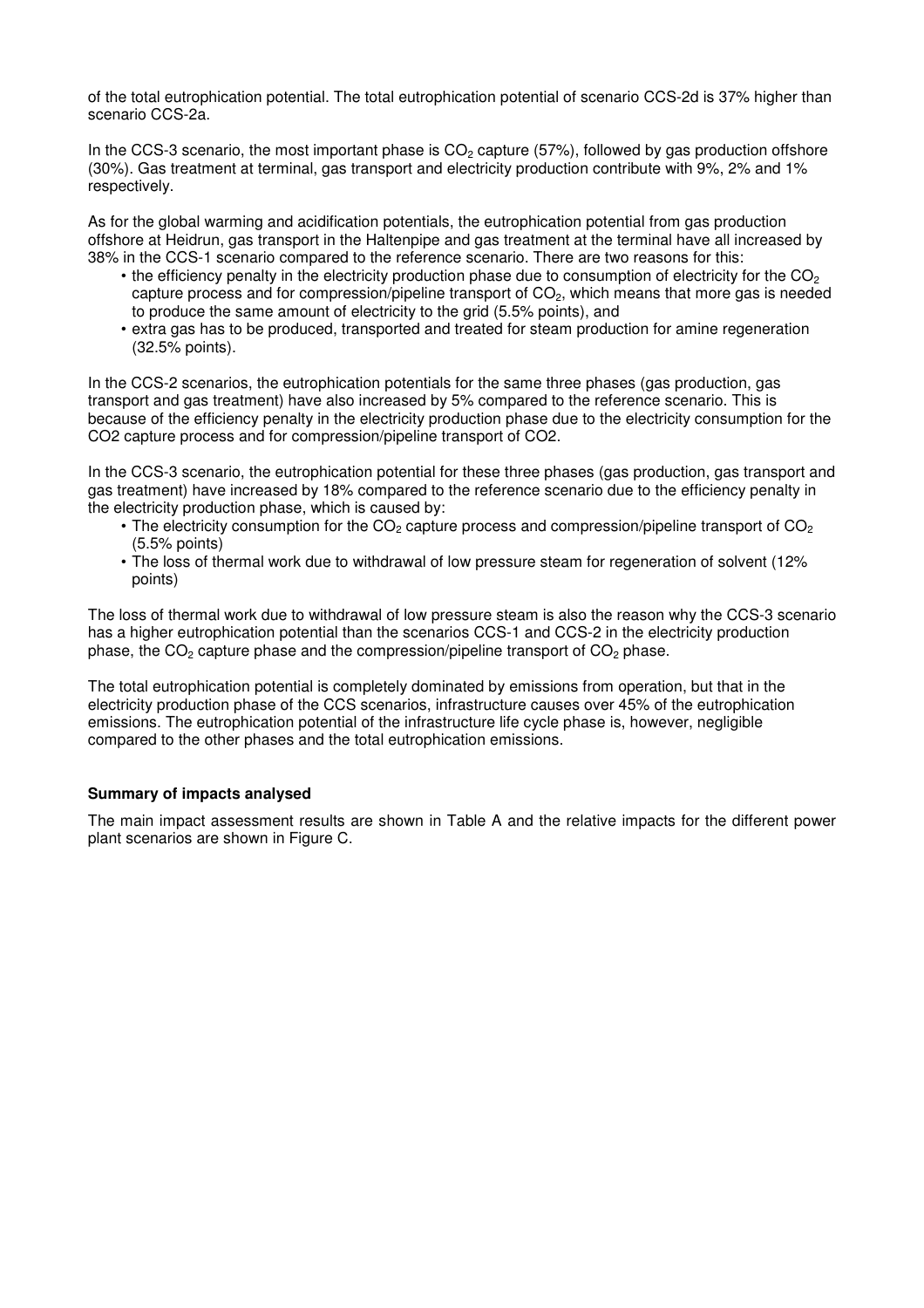#### **Table A:** Impact assessment results for the analysed power plant scenarios

|                                    | tonne CO <sub>2</sub> -eqv./TWh | tonne SO <sub>2</sub> -eqv./TWh | tonne $PO43$ -eqv./TWh | tonne C <sub>2</sub> O <sub>4</sub> -eqv./TWh | TWh LHV/TWh                 |
|------------------------------------|---------------------------------|---------------------------------|------------------------|-----------------------------------------------|-----------------------------|
|                                    | g CO <sub>2</sub> -egv./MWh     | g SO <sub>2</sub> -egv./MWh     | $q PO43-$ -eqv./MWh    | g C <sub>2</sub> O <sub>4</sub> -egv./MWh     | kWh LHV/kWh                 |
|                                    | <b>Global warming</b>           | Acidification                   | Eutrophication         | Photochemical<br>ozone creation               | <b>Cumulative</b><br>energy |
| <b>Scenario</b>                    | potential                       | potential                       | potential              | potential                                     | demand                      |
| Reference scenario                 | 395 384                         | 148                             | 26,6                   | 42.3                                          | 1,62                        |
| Scenario CCS-1 Gas boiler          | 208 433                         | 275                             | 63,1                   | 87,1                                          | 2,26                        |
| Scenario CCS-2a Biofuel boiler     | 94 875                          | 379                             | 97,4                   | 98.8                                          | 2,23                        |
| Scenario CCS-2b Biofuel boiler     | 108 489                         | 453                             | 113,6                  | 112,4                                         | 2,29                        |
| Scenario CCS-2c Biofuel boiler     | 100 572                         | 543                             | 109,6                  | 108.3                                         | 2,25                        |
| Scenario CCS-2d Biofuel boiler     | 114 552                         | 806                             | 133,9                  | 127.5                                         | 2,31                        |
| Scenario CCS-3 Process integration | 90 897                          | 240                             | 57,8                   | 87,4                                          | 1,93                        |



#### **Figure C** Relative impacts of the CCS scenarios in relation to the Reference Scenario.

The trend is clear: the CCS scenarios have reduced impacts for the global warming potential category only. The total reduction in CO2 equivalent emissions is 47% for the CCS-1 scenario (gas boiler), 71% - 76% for the CCS-2 scenarios (biofuel boiler) and 77% for the CCS-3 scenario (process integration) when compared with the reference scenario. These results are in line with LCA results found in literature for CCS of a combined electricity and H2 production plant using natural gas as fuel [19].

The average CO2 avoidance efficiency in the analysed scenarios are 80%, which means that storing one tonne of CO2 does not equal one tonne of CO2 avoided.

It is possible to improve the global warming potential for scenario CCS-1 by capturing the flue gasses from the external steam production for amine regeneration, but the result could never be as good as scenario CCS-3, which is the 'process integration limit' for this scenario. The global warming potential results for the CCS-2 scenarios could possibly be even better than the CCS-3 scenario if the biological CO2 in the flue gas from the external steam production also was captured.

The impacts for the CCS scenarios are higher than for the reference scenario for all the other impact categories analysed (acidification potential, eutrophication potential, photochemical ozone creation potential and cumulative energy demand). This is in line with findings in literature. The effect is caused by: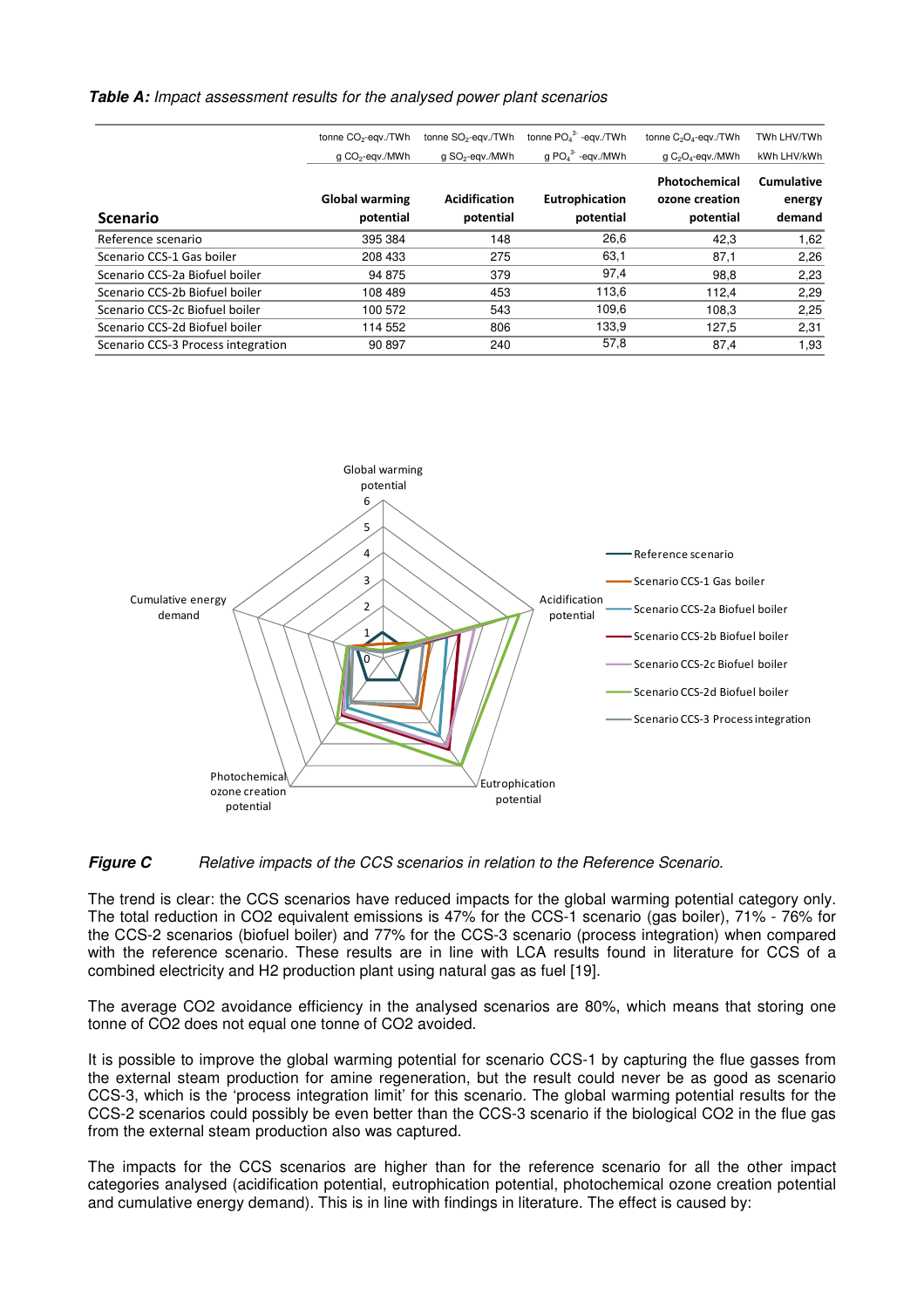- Emissions from the capture process itself (ammonia, MEA and acetaldehyde).
- The efficiency penalties due to:
	- Consumption of electricity for the CO2 capture process and for compression/pipeline transport of CO2, which means that more gas is needed to produce the same amount of electricity to the grid (this applies to all of the CCS scenarios).
	- Withdrawal of low pressure steam for regeneration of solvent, which leads to loss of thermal work in the power plant (scenario CCS-3).
- Production, transport, treatment and combustion of:
	- Gas (scenario CCS-1)
	- Biofuel (scenario CCS 2a/b/c/d)

to produce steam for amine regeneration.

The 'least bad' CCS-scenario for the impact categories acidification potential, eutrophication potential, photochemical ozone creation potential and cumulative energy demand is scenario CCS-3. Regarding photochemical ozone creation potential, scenario CCS-1 has the same result as scenario CCS-3.

Construction of the infrastructure, including production of materials and waste treatment of these at their 'end-of-life' is generally insignificant for both the reference scenario and the CCS scenarios. This is in line with findings for previous fossil fuel systems. Compression, pipeline transport, injection and storage of CO2 has also almost negligible impacts for all of the impact categories analysed.

The increase in hazardous waste is not assessed here, but the CCS scenarios will produce hazardous waste that is not present in the reference scenario (solvent waste and MEA).

It is important for the reader to note that Figure C can easily lead to the misunderstanding that each of the enviornmental impacts assessed are equaly important. However, this is not necessarily the case. Figure C should thus be interpreted with care. The normalisation and weighting work performed in this study is an attempt to establish which impacts are most important in order to provide focus for filling data gaps and where efforts to improve design will be most important.

### **6. Normalisation**

 $\overline{a}$ 

In order to see how significant the emissions from the different power plant scenarios are, the results are compared to the national emissions of greenhouse and acidifying gases. National emissions data are provided by Statistics Norway [16, 17, 18]. Some of the emissions given also contribute to eutrophication and photochemical ozone creation, but since several other emissions that also contribute to these impact categories are not given by SSB, only the global warming potential and the acidification potential are calculated. The national data and corresponding global warming and acidification potentials are given in Table B and the normalisation results are shown in Figure D. The impact assessment methods for the global warming and acidification potentials are the same as have been used for the analysis of the power plant cases

| <b>Table B</b> | Annual emissions of greenhouse and acidifying gases in Norway (2007) |
|----------------|----------------------------------------------------------------------|
|----------------|----------------------------------------------------------------------|

| National emission of             | Annual emission <sup>1</sup> |            | Reference        | Global warming<br>potential and<br>acidification potential |  |
|----------------------------------|------------------------------|------------|------------------|------------------------------------------------------------|--|
| CO <sub>2</sub>                  | 45.0                         | Mill tonne | SSB (2007b) [16] |                                                            |  |
| CH <sub>4</sub>                  | 210.1                        | Ktonne     | SSB (2007b) [16] | 55.7 mill tonne<br>$CO2$ -eqv./year                        |  |
| $N_2O$                           | 13.7                         | Ktonne     | SSB (2007b) [16] |                                                            |  |
| <b>HFK</b>                       | 330.7                        | Tonne      | SSB (2007b) [16] |                                                            |  |
| <b>PFK</b>                       | 119.0                        | Tonne      | SSB (2007b) [16] |                                                            |  |
| SF <sub>6</sub>                  | 3.2                          | Tonne      | SSB (2007b) [16] |                                                            |  |
| (not including CO)<br><b>GWP</b> | 55.1                         | Mill tonne | SSB (2007b) [16] |                                                            |  |
| CO                               | 398.9                        | Ktonne     | SSB (2007c) [17] |                                                            |  |
| SO <sub>2</sub>                  | 19.7                         | Ktonne     | SSB (2007d) [18] |                                                            |  |
| <b>NO<sub>x</sub></b>            | 193.5                        | Ktonne     | SSB (2007d) [18] | 157 Ktonne<br>$SO2$ -eqv./year                             |  |
| NH <sub>3</sub>                  | 22.6                         | Ktonne     | SSB (2007d) [18] |                                                            |  |

<sup>&</sup>lt;sup>1</sup> Only domestic flights and ship transport are included in the Norwegian statistics.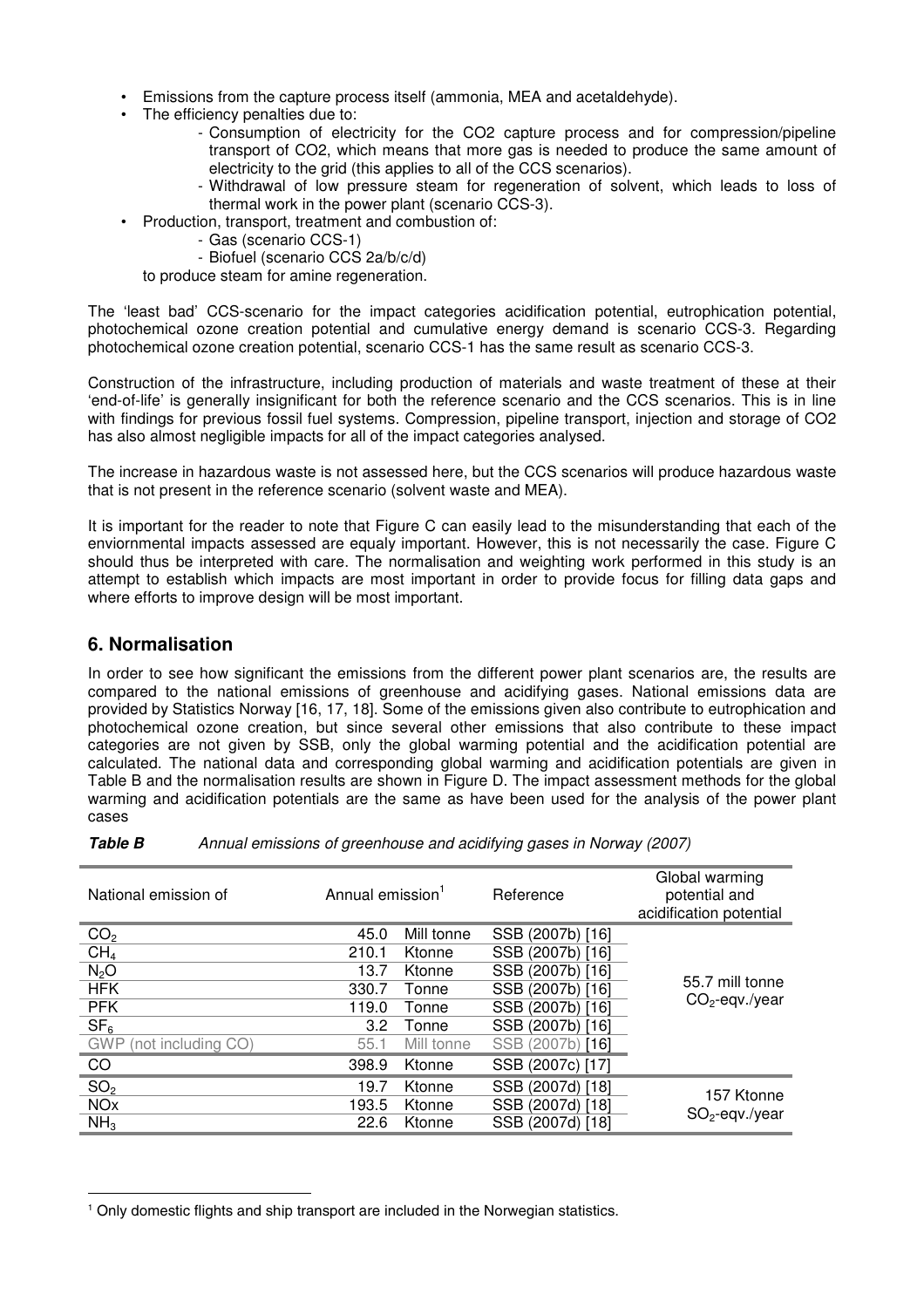### Normalisation



1 TWh electricity produced by the reference scenario and the CCS scenarios in relation to the annual Norwegian global warming and acidification potentials

### **Figure D** The global warming and acidification potentials per 1 TWh of electricity produced by the different scenarios analysed, compared to the annual Norwegian potentials.

Normalisation shows that per TWh electricity produced and delivered to the grid by the different power plant scenarios, the Norwegian global warming potential will increase by 0.2% - 0.7%. The Norwegian acidification potential will be increased by 0.1 % - 0.5%.

Since the planned annual production of these power plant scenarios are 5.6 - 6.7 TWh/year, the annual increase in the Norwegian global warming potential will be 0.9% - 4.8% and the total annual Norwegan acidification potential will increase by 0.6% - 3.2%.

## **7. Weighting results**

Weighting is a part of LCA methodology that is useful when the results for different impact categories give contrary indications (like in this study), making it necessary for decision makers to decide which impact categories are more important. The weighting models used were the EDIP/UMIP [6, 7] (updated in 2002 by Pré Consultants [8]) EPS 2000 [9, 10] (last updated Pré Consultants August 2004 [8]) and IMPACT 2002+ methods [11] (last updated April 2008, Pré Consultants [8]). Weighting is based on value choices, and the methods are based on different principles like the 'distance to target method' (EDIP/UMIP 96), 'damage values' given in monetary units (EPS 2000) and combinations of several principles (IMPACT 2002+) in damage values or other units. The models used in this study are all implemented in the software SimaPro 7.1.8., and are for European conditions and political targets, not specific to Norway.

As mentioned above, weighting is based on value choices, and since weighting never can give an exact answer, we have chosen to use three different weighting methods to see the robustness of the weighting results. All the fundamental input data regarding emissions and use of energy and other resources are included, and not only the data associated with the environmental impact categories shown earlier in this paper.

The main findings from weighting are:

- Scenario CCS-3 has lowest score, and hence has the best result, for all three weighting methods used in this study.
- In the EDIP/UMIP method, toxic effects are strongly in focus, while in the EPS 2000 and IMPACT 2002+ methods, use of non-renewable energy is dominant for most of the scenarios.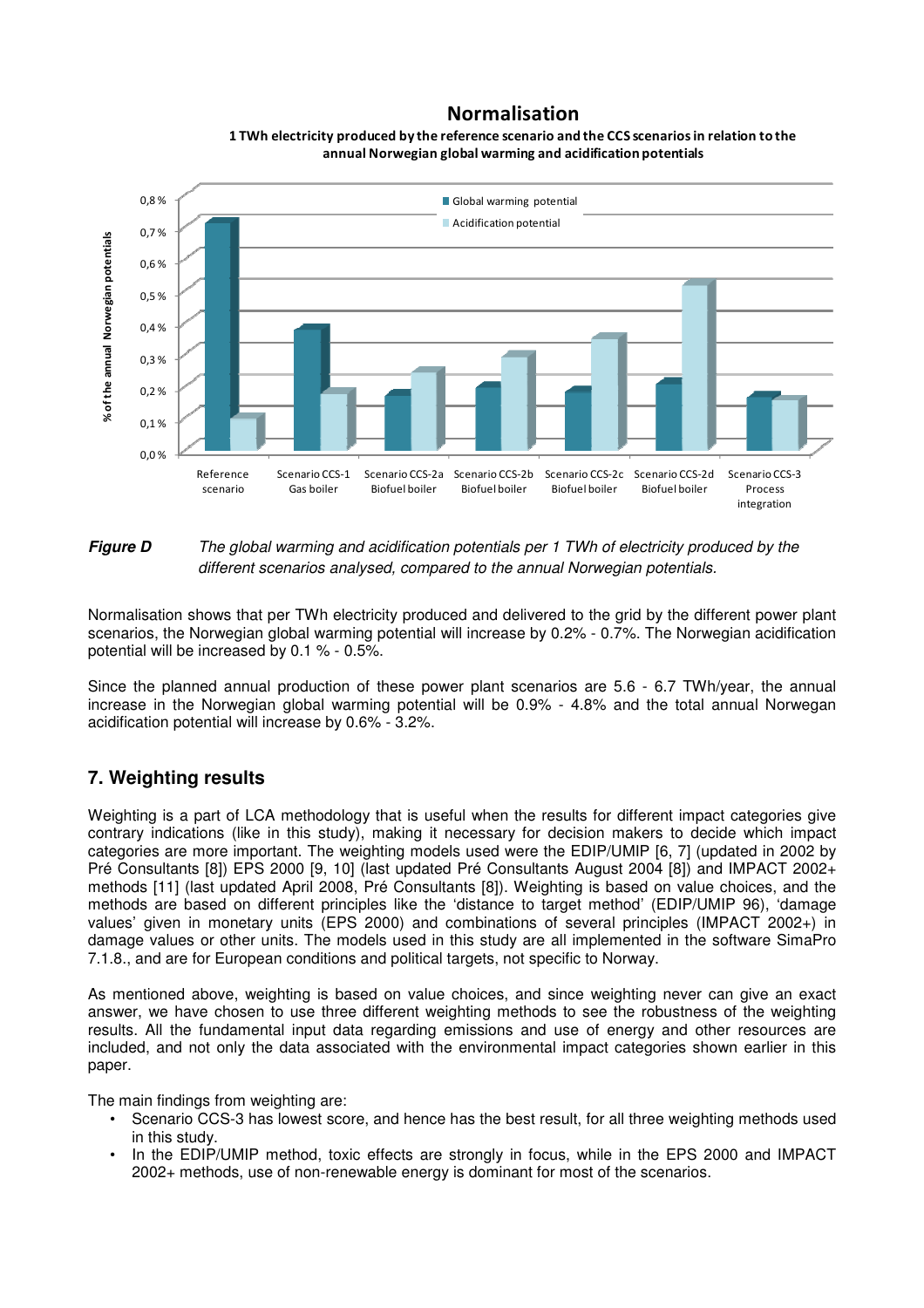This study has chosen not to include impact categories concerning toxic effects due to the large uncertainties regarding toxic emissions in the input data material. Now that we see that toxicity is important for the weighting results from one of the three methods used, and we know that the degradation reactions from emission of MEA are not yet fully understood, except that the degradation products could have toxic effects, toxicity should be stronger focused in the data gathering of future analysis of these CCS systems. In literature, toxicity is also found to be one of the most notable trade-offs.

Since we know that potentially important data regarding toxicity are missing, the weighting results should be used with care.

### **8. Further work**

The results presented in this paper and the references it is based upon [12, 13, 14, 15] show that it is still important that the CCS system design continues to find more optimal design options. Focus should be on the CCS-3 scenario (process integration), since this scenario has proved to be the best of the CCS scenarios analysed, but also CCS-2 (biofuel boiler) with capture of the biological CO2 in the flue gas from the external steam production should be analysed, even if this scenario is found not to be economically feasible today.

Sensitivity analysis should be made for the CO2 capture rate and the steam consumption since these parameters have shown to be of vital importance for the results in other studies. Sensitivity analysis should also be made for the MEA emission, after the degradation reactions and degradation products are more understood. Experiments are being performed to understand what degradation products are being produced from MEA, to what extent they are made and whether they are carcinogenic. Experiments are also in progress to understand more about use and emissions of amine inhibitors, amine promotors and antifoam agents. The results from these studies should also be included in future analysis of these CCS systems.

Regardless of what kind of CCS scenario is chosen, one obvious way to reduce the environmental effects from the CCS system is to reduce the efficiency penalty, the steam consumption for regenerating amines and the emissions of MEA, ammonia and acetaldehyde.

It is recommended that these results are presented to personnel in StatoilHydro that can participate in efforts to improve the design of the CCS system. This model can be used in an iterative process to provide information about the environmental improvements possible with suggested improvements in design. The model is also such that it is possible to model the life cycle environmental effects if alternative carbon capture processes are of interest. LCA is thus an important ecodesign tool for StatoilHydro's CCS system development, where technical expertise in StatoilHydro and their suppliers can be actively linked with the LCA model and the results can show where it is important for StatoilHydro to concentrate future efforts to fill gaps in knowledge and make design improvements.

### **6. References**

- [1] Kvamsdal, H.M., Mejdell, T., Steineke, F., Weydal, T., Aspelund, A., Hoff, K.A., Skouras, S. and Barrio, M. 2005. Tjeldbergodden power/methanol - CO2 reduction efforts, SP2: CO2 capture and transport. Sintef Energy Research, TR A 6062, Trondheim, Norway
- [2] Fluor. 2005. Study and Estimate for CO2 Capture Facilities for the proposed 800 MW Combined Cycle Power Plant - Tjeldbergodden, Norway. A Fluor and Statoil non-confidential report.
- [3] Svendsen, P.T (red.). 2006. CO2-håndtering på Kårstø. NVE-report no. 13 (in Norwegian), ISBN 82-410- 0612-8, Oslo, Norway.
- [4] IEA Greenhouse Gas R&D Programme (IEA GHG). 2006. Environmental impact of solvent scrubbing of CO2. 2006/14, Cheltenham, UK, http://www.ieagreen.org.uk
- [5] Hoem, B. (red.) 2006. The Norwegian Emission Inventory 2006. Statistics Norway 2006/30, ISBN 82-537- 7061-8, Oslo, Norway, http://www.ssb.no/emner/01/04/10/rapp\_emissions/index.html
- [6] Wenzel, H., Hauschild, M. and Alting, L. (1997): Environmental Assessment of Products, Volume 1 (methodology, tools and case studies in product development). Chapman and Hall, 1997, ISBN 0 412 80800 5, http://www.wkap.nl/book.htm/0-7923-7859-8
- [7] Hauschild, M. and Wenzel, H (1998). Environmental Assessment of Products, Volume 2 (scientific background), Chapman and Hall, 1998, ISBN 0 412 80810 2, http://www.wkap.nl/book.htm/0-412-80810- 2
- [8] http://www.pre.nl/simapro/impact\_assessment\_methods.htm
- [9] Steen, B. (1999) A systematic approach to environmental strategies in product development (EPS). Version 2000 - General system characteristics. Centre for Environmental Assessment of Products and